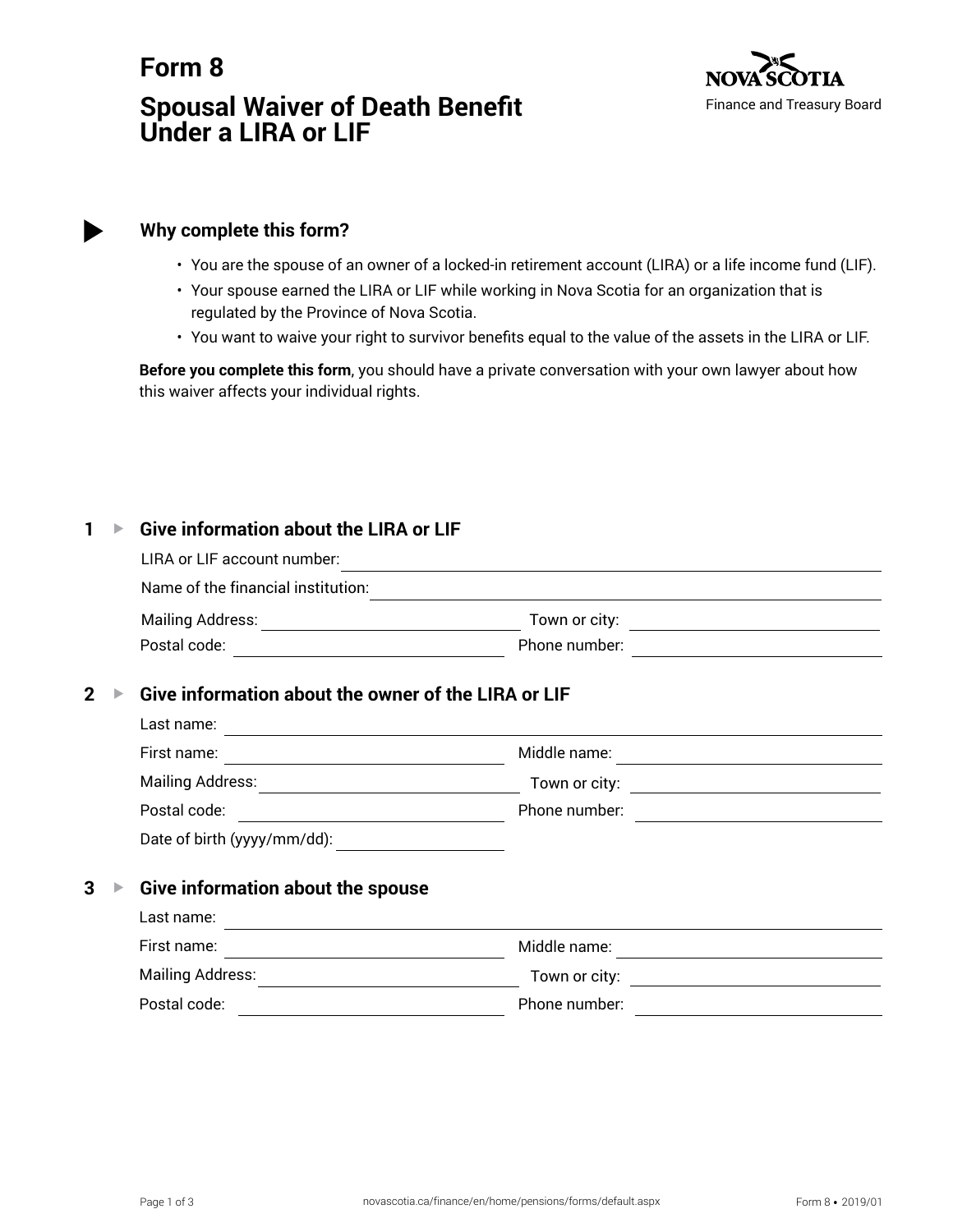#### **4** G **Spouse's certification and waiver**

**I certify that** I am the spouse of **the substitution**, the owner of the LIRA or LIF named in this form.

**I understand** that if the owner dies, I have the right to receive a survivor's benefit equal to the value of the assets of the LIRA or LIF.

**I understand** that completing and signing this form takes away my right to receive the benefits described above. Instead payment will be made to a beneficiary designated by the owner or to the personal representative of the owner's estate.

**I understand** that I may cancel this waiver at any time BEFORE the death of the owner by delivering a written and signed notice of cancellation to the financial institution that administers the LIRA or LIF.

| <b>Signature of spouse:</b>  | Date (yyyy/mm/dd): |
|------------------------------|--------------------|
| <b>Signature of witness:</b> | Date (yyyy/mm/dd): |

This consent must be signed before a witness who must be at least 18 years of age. They must see you sign the form above, date, and complete the Witness' Information below immediately after seeing you sign and date this form. **The witness cannot be your spouse.**

# **5** ▶ Give information about the witness

| Last name:       |               |  |  |  |
|------------------|---------------|--|--|--|
| First name:      | Middle name:  |  |  |  |
| Mailing Address: | Town or city: |  |  |  |
| Postal code:     | Phone number: |  |  |  |

# **6** G **Give this waiver to the financial institution that looks after the owner's LIRA or LIF.**

**Do not** give this waiver to the Department of Finance and Treasury Board, Pension Regulation Division

**Note:** This waiver comes into effect ONLY AFTER it is delivered to the financial institution that looks after the owner's LIRA or LIF.

*It is an offence under the Criminal Code for anyone to knowingly make or use a false document with the intent that it be acted upon as genuine.*

*This form is approved by the Superintendent of Pensions under the Pension Benefits Act.*

# **Questions?** Email **pensionreg@novascotia.ca**